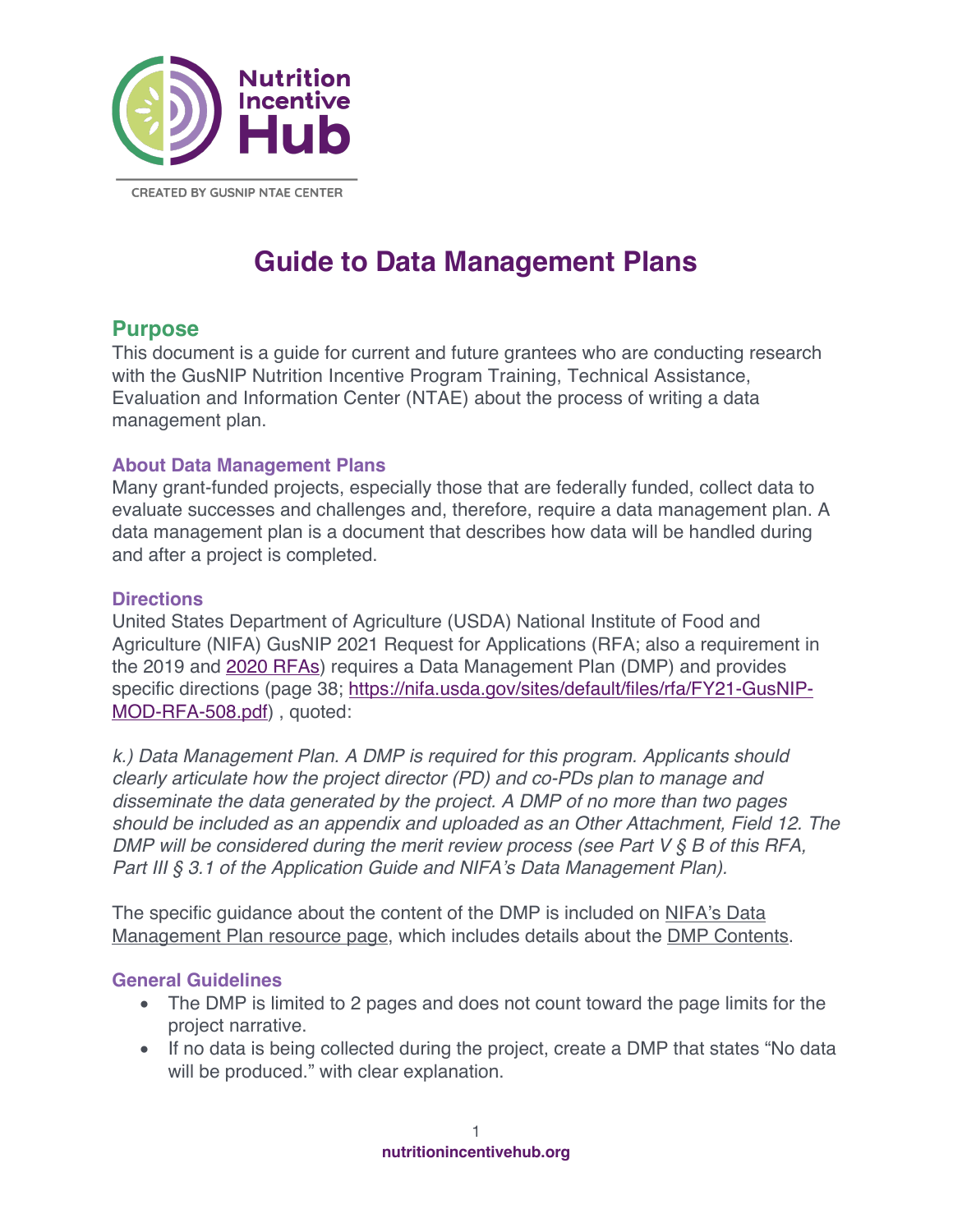- • The DMP covers all the data involved in the grant, even if there are several firms that will be involved. Do not create separate DMPs for different firms within the same GusNIP grant proposal.
- • Describe how the PD and will manage and share data that is generated by your project.
- • Use publicly available platforms, catalogues, and workspaces provided by USDA when possible (e.g., the Ag Data Commons).
- • Include funds in the budget to support data management and submission fees as required by the platforms, catalogs, etc.
- • Successful projects should monitor the implementation of the DMP throughout the life of the project and after, as appropriate.
- Include all required components, described below.

# **Required Components**

 The required components for your DMP are described below and are derived using NIFA's guidance on DMP Management Plan for NIFA-Funded Research, Education, and Extension Projects.

- 1. Expected data type: Describe the type of data (e.g., digital, non-digital), how it will be generated, and whether the data are primary or metadata. An example of data includes a survey.
- 2. Data format: For data to be readily accessible and usable, it is critical to use appropriate community recognized standard and machine-readable formats when they exist. If the data will be managed in domain-specific workspaces or submitted to public databases, indicate that their required formats will be followed. Regardless of the format used, the dataset must contain enough information to allow independent use (understanding, validation, and analysis) of the data.
- 3. Data storage and preservation: Data must be stored in a safe environment with describe plans for storing and preserving their data during and after the project and specify the data repositories, if they exist. Databases or data repositories for long-term preservation may be the same that are used to provide Data Sharing and Public Access. Estimate how much data will be preserved and state the planned retention period. Include any strategies, tools, and contingency plans that will be used to avoid data loss, degradation, or damage. adequate measures taken for its long-term preservation. Applicants must
- 4. Data sharing, protection, and public access: Describe your data access and sharing procedures during and after the grant. Name specific repositories and catalogues as appropriate. Include a statement, when applicable, of plans to protect confidentiality, personal privacy, proprietary interests, business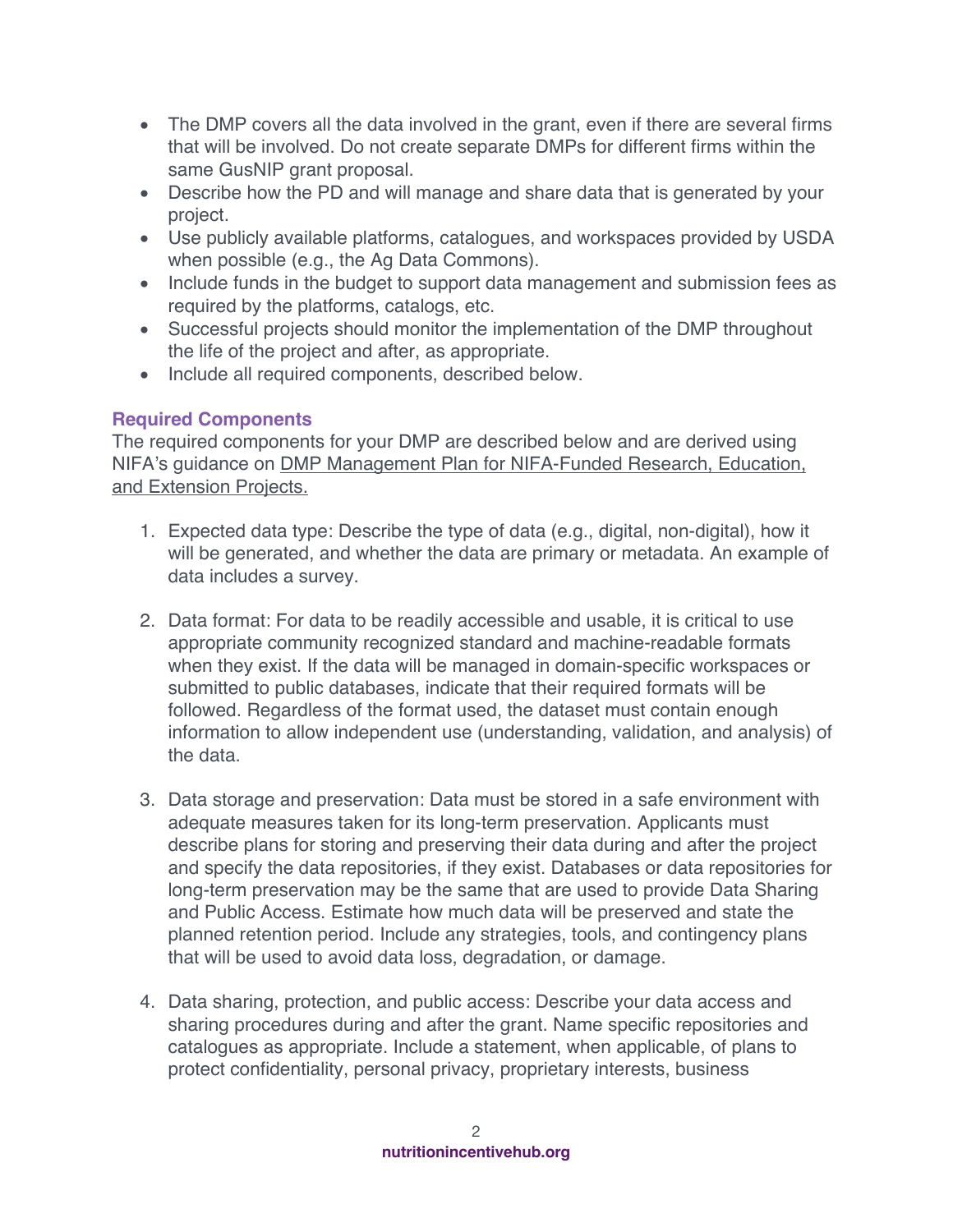confidential information, and intellectual property rights. Outline any restrictions, such as copyright, confidentiality, patent, appropriate credit, disclaimers, or conditions for use of the data by other parties.

 5. Roles and responsibilities: Who will ensure DMP implementation? This is particularly important for multi-investigator and multi-institutional projects. Provide a contingency plan in case key personnel leave the project. Also, what resources will be needed for the DMP? If funds are needed, have they been added to the budget request and budget narrative? Projects must budget sufficient resources to develop and implement the proposed DMP.

# **EXAMPLE Data Management Plan**

 *There will be variations in proposed projects, but this is an example of a common Data Management Plan for use of a participant survey. If you are collecting clinical data,* ensure you discuss and describe the processes and protocols with the partner  *institution. You may use other platforms to enter your participant-level data, but we recommend Qualtrics.* 

# **Data Management Plan**

- 1. **Expected data types:** Two main types of data will be collected: (1) Institutional- and firm-level data, to be collected monthly or quarterly via online forms from etc.); and (2) Participant-level data, to be collected annually (for Nutrition Incentive Grants) or by cohort (for Produce Prescription Grants) via survey (paper and pencil, online, by phone, or mailed). All data will be de-identified and coded to ensure anonymity of firms and individuals. The main variables for firm- level and individual-level are listed below. The project director (PD) will send project coordinators at firms a Smartsheet link via e-mail to complete the online form for their site, as well as a Qualtrics survey link to collect individual program participant data. The data will be collected on or offline, as necessary, and then uploaded when connected to the internet. Institutions will enter firm-level data on a digital device (e.g., computer, tablet). Individuals will enter survey data on digital device or paper / pencil. Paper forms will be entered into Qualtrics. grantees and participating GusNIP firms (e.g., farmers markets, grocery stores,
	- a. Firm-level variables: # of redemption sites (e.g., farmers markets, grocery stores), expenses associated with the program, months/days/hours of operation of redemption sites, financial instrument used for incentives, other nutrition assistance program benefits offered at sites, nutrition education components, fruit and vegetable products eligible for incentives, incentive delivery mechanism, # of eligible participants per site, # of SNAP transactions per site, \$ value of SNAP purchases per site, \$ value of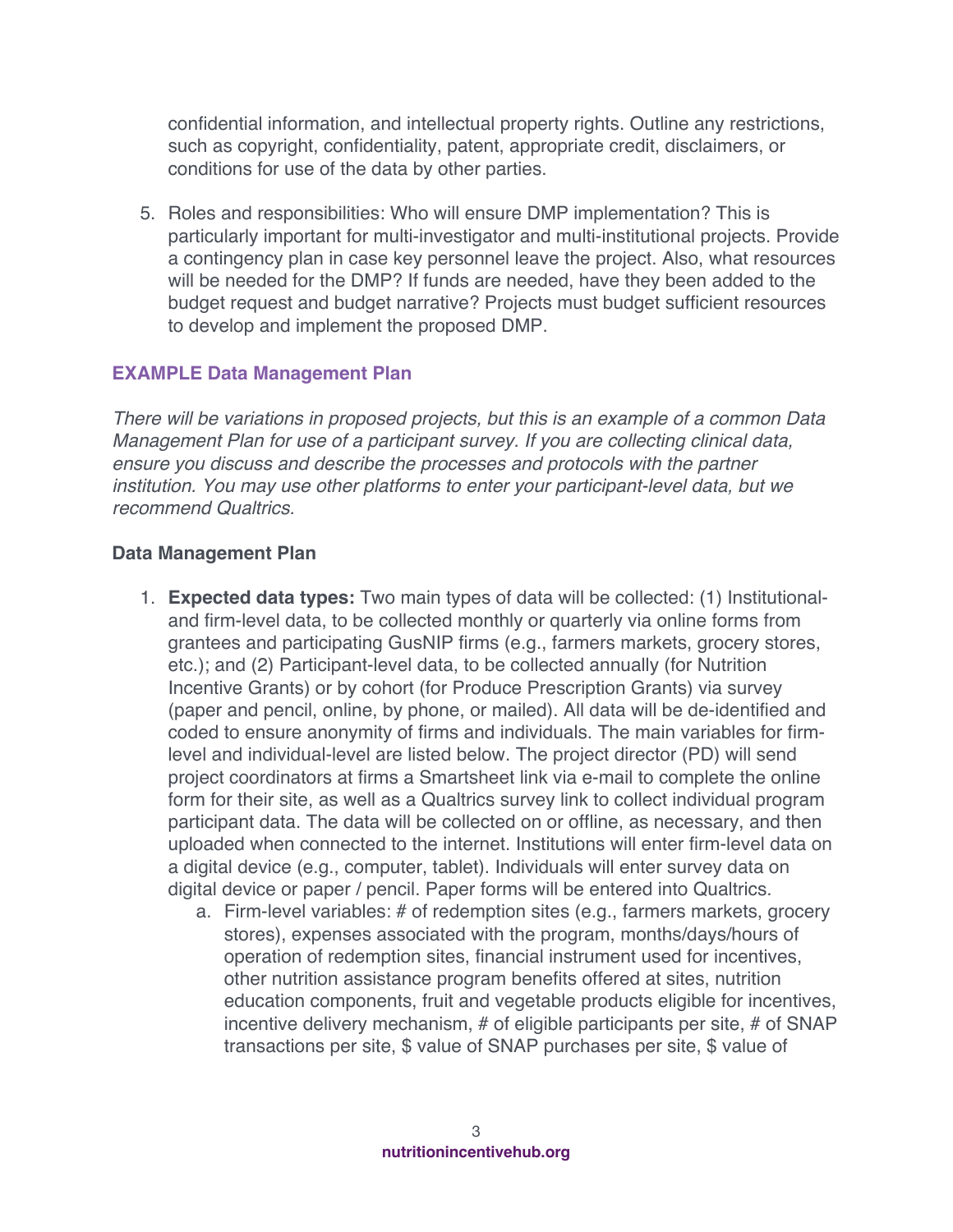incentives issues and redeemed per site, # of unique participants per site, and average incentive value redeemed per recipient.

- b. Individual-level variables: SNAP Use, SNAP Incentive Program Use, Fruit and Vegetable Intake, Food Security, COVID-19, Health, Sociodemographics, and Household Characteristics
- 2. **Data format:** Qualtrics data will be exported to an Excel file and stored on the PD's and/or project manager's locked computer and/or secure server. Excel is a community-recognized standard. A data dictionary will include information to allow understanding, validation, and analysis of data. Data will also be stored at the GusNIP NTAE Center at the offices of the Gretchen Swanson Center for Nutrition in a password-protected computer, in a locked office. Paper data will be stored in a locked filing cabinet.
- 3. **Data storage and preservation**: Data will be stored on the PDs password- protected computer in a locked office location and on the password-protected computers of designated personnel at the GusNIP NTAE Center. Backups will be completed monthly. The PD's computer data is stored on an encrypted, secure server of [insert name of institution where data will be stored], through their data repository system. Data will be cleaned, coded, and corrected with a data dictionary on Excel before storage. Monthly quality control will be performed by the study team, with direction from the PD and Co-PD using [insert statistical platform; e.g., SAS, SPSS, R] to identify missing, outlying, illogical, and inconsistent data. Data will be available on the [State University] server for six years. All collected data will be referenced in publications or made availed as supplemental tables in publications. This will protect the long-term storage and easy accessibility and interpretation of data that is collected during the proposal. All of these measures will assure avoidance of data loss, damage, and degradation.
- 4. **Data sharing, protection, and public access:** Data will be shared through an encryption process to ensure security. This project will undergo Institutional Review Board (IRB) evaluation at [insert name of institution where data will be stored]. After completion of the project, all data collected belongs to [State University] and will be shared with GusNIP NTAE Center. For this reason, data will be stored at [State University] and the GusNIP NTAE Center. Either the grantee or the GusNIP NTAE Center may be contacted directly for requests to use data for subsequent analysis after the end of the project. These measures preserve the long-term safety and accessibility of collected data. All data will be deidentified before the sharing process. Because all data will be de-identified, there will be minimal risk of breach of confidentiality or privacy. Nonetheless, only the PD, Co-PDs, and staff will have access to data, and they will adhere strictly to data security and management protocols. Business confidential information